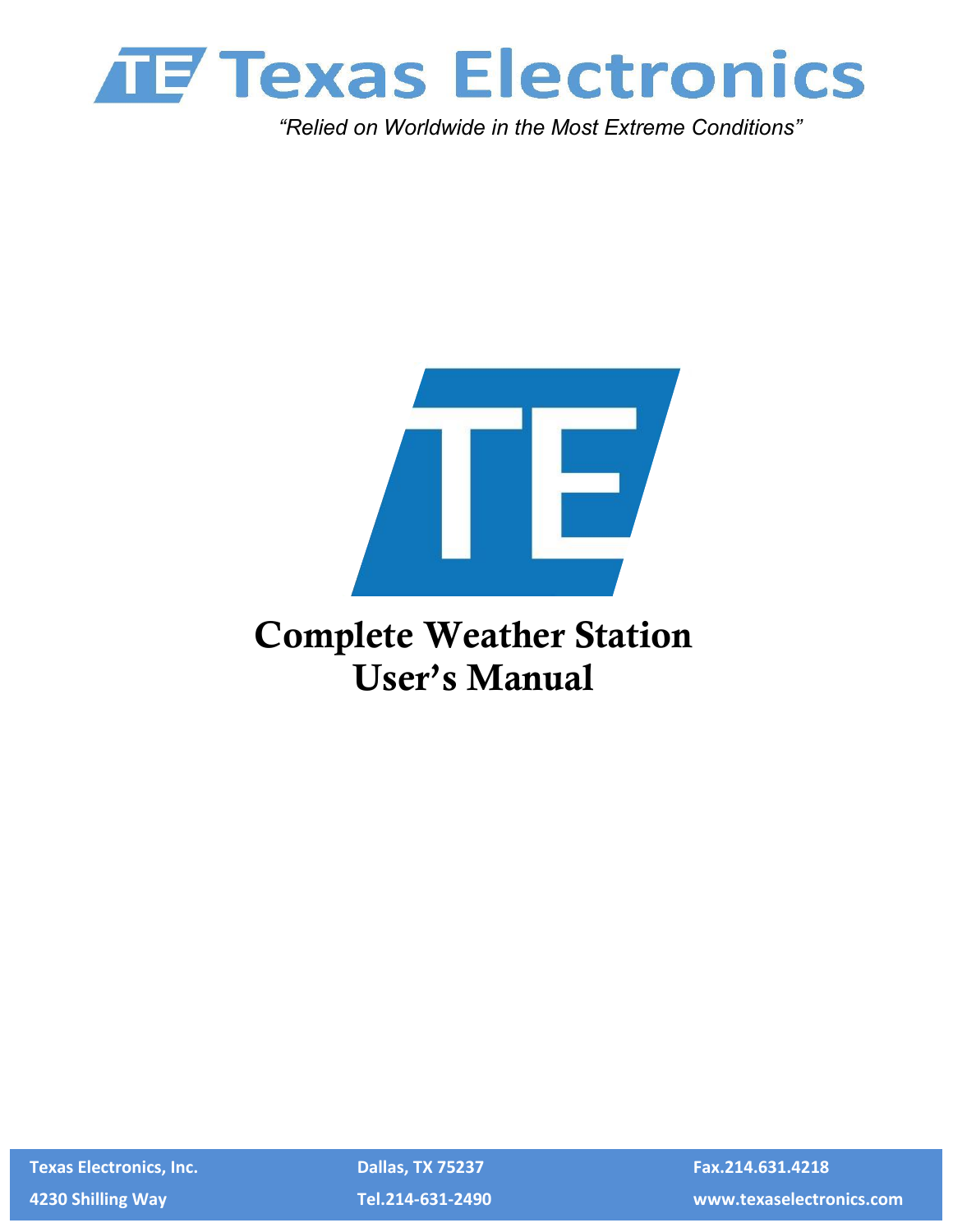

### **Model TR-525 Series Rainfall Sensors**

#### **DESCRIPTION**

The sensor consists of a gold anodized aluminum collector funnel with a knife-edge that diverts the water to a tipping bucket mechanism. The models TR-525I and TR-525USW are calibrated in inches (.01" per tip) and model TR-525M is calibrated in millimeters (.1mm per tip). A magnet is attached to the tipping bucket, which, as the bucket tips, actuates a magnetic switch. Thus, a momentary switch closure takes place with each tip of the bucket. Connecting the sensor to an event counter on an electronic datalogger or display module will allow record keeping of accumulated rainfall. If an analog signal representing rainfall accumulation is required, Texas Electronics, Inc. manufactures a suitable conditioning circuit.

The spent water drains out of the bottom of the housing; hence, the sensor requires no attention or servicing of any sort. It is completely automatic. The aluminum sensor housing is finished with a white baked enamel paint to withstand years of exposure to the environment.

#### **Specifications**

| Resolution:                          | $0.01$ " or $0.1$ mm                                                       |
|--------------------------------------|----------------------------------------------------------------------------|
| Accuracy:                            |                                                                            |
| English                              | 1.0% at $1$ "/hr or less                                                   |
| Metric                               | $1.0\%$ at 10 mm/hr or less                                                |
| Average Switch Closure Time:         | 135 ms                                                                     |
| <b>Maximum Bounce Settling Time:</b> | $0.75$ ms                                                                  |
| <b>Maximum Switch Rating:</b>        | 30 VDC @ 2A, 115 VAC @ 1 A                                                 |
| Temperature Limits:                  | +32 $\mathrm{^{\circ}F}$ to +125 $\mathrm{^{\circ}F}$                      |
| <b>Humidity Limits:</b>              | 0 to 100%                                                                  |
| Height:                              | 10.125"                                                                    |
| Weight:                              | 2.5 pounds                                                                 |
| Receiving Orifice Diameter:          | $6.060$ " (English)                                                        |
|                                      | 9.664" (Metric)                                                            |
|                                      | 8.000" USW (English)                                                       |
| Cable:                               | 25', 24 Gauge 2 conductor                                                  |
| Installation:                        | Consists of attaching the three sensor support legs to a firm platform or  |
|                                      | securing the side bracket to a stable vertical structure such as the lower |
|                                      | end of weather station mast. Sensor cable is then connected to monitoring  |
|                                      | equipment.                                                                 |
| Maintenance:                         | Occasional cleaning of debris from filter screen may be required.          |
| Warranty:                            | 3 years                                                                    |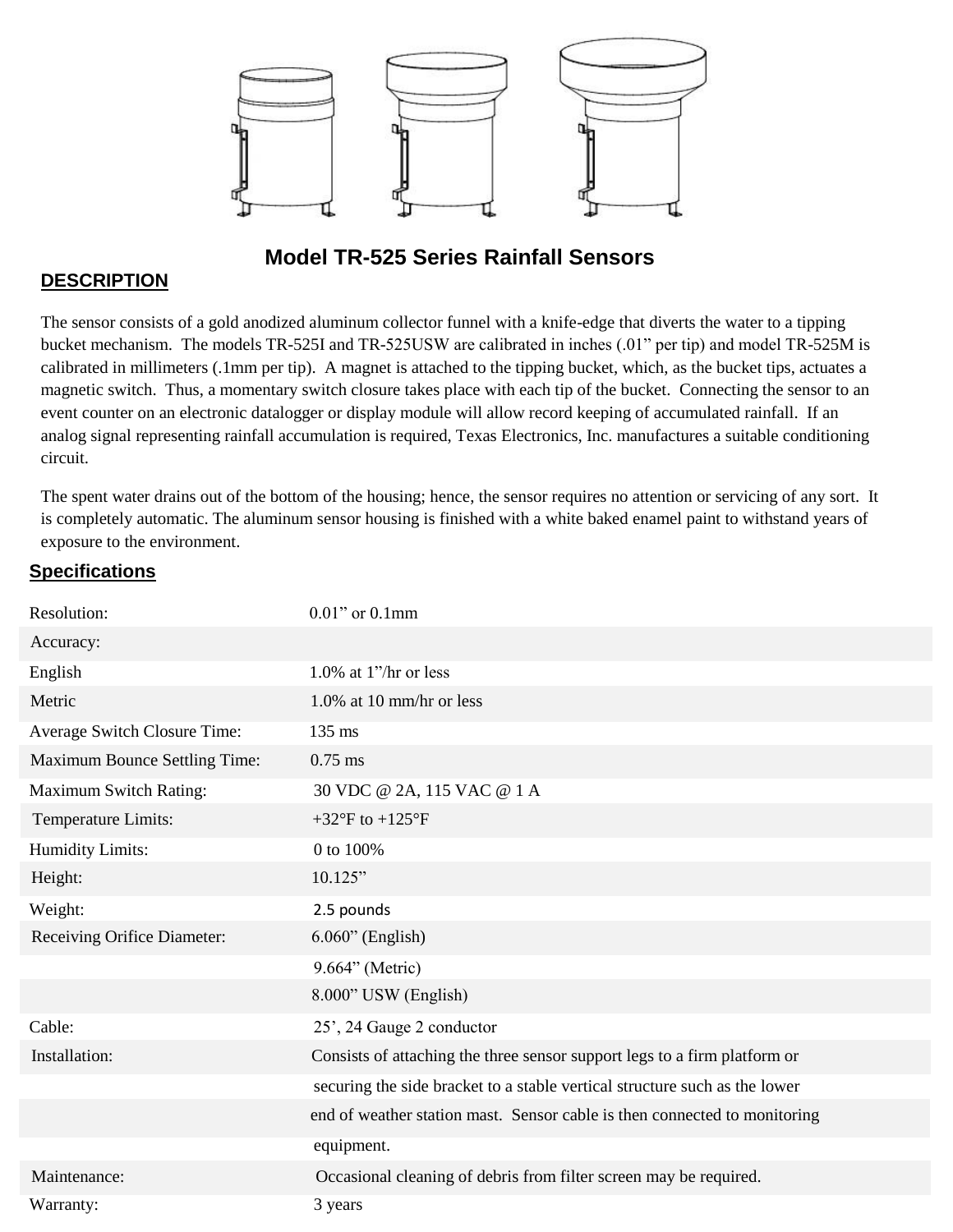# **ORDERING INFORMATION**

| Model #          | Description                                                                            |
|------------------|----------------------------------------------------------------------------------------|
| TR-525I          | Rain Gauge, 6.06" collector, English<br>(Please specify for calibration of 0.2 mm/tip) |
| <b>TR-525USW</b> | Rain Gauge, 8.00" collector, English                                                   |
| TR-525M          | Rain Gauge, 25 mm collector, Metric                                                    |

Optional Parts / Accessories

| Datalogger and Software      |
|------------------------------|
| <b>Pole Mounting Base</b>    |
| <b>Field Calibration Kit</b> |
| <b>Bird Repellant</b>        |
| Heater, 120 VAC              |
| <b>Additional Cable</b>      |
|                              |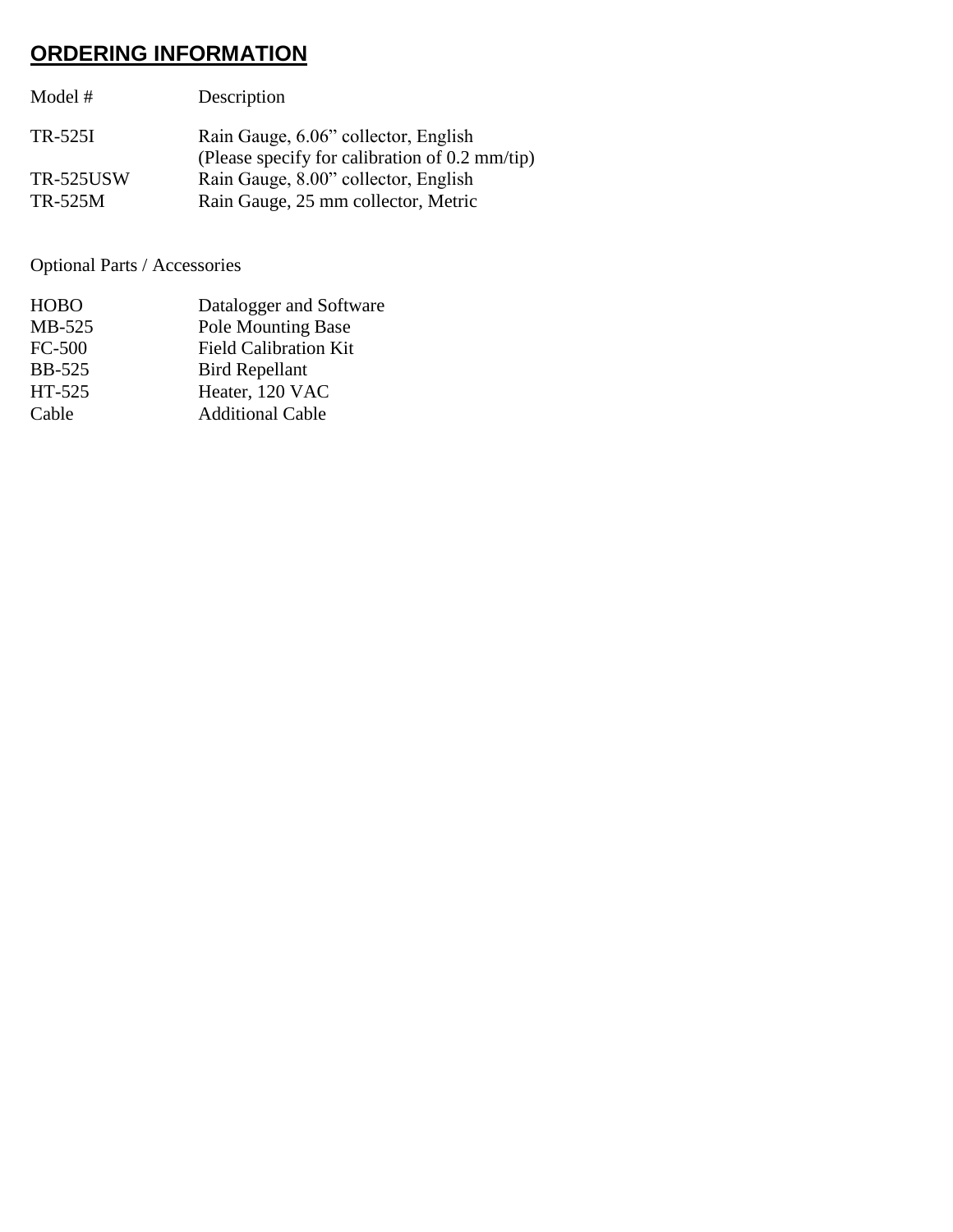#### **MODEL 525**  TIPPING BUCKET RAIN GAUGE TRANSMITTER

#### **INSTALLATION INSTRUCTIONS**

A clear and unobstructed mounting location is necessary to obtain accurate rainfall readings.

This transmitter has provisions for mounting two ways, surface mounting and mast mounting. Surface mounting is recommended where possible. The transmitter housing MUST be mounted in a LEVEL position and in a location free from vibration. If mast mounted, make sure that the mast is properly guyed so that vibration in high winds is kept to a minimum.

### **THE FOLLOWING IS VERY IMPORTANT:**

After the final transmitter installation has been made, remove the top gold funnel portion of the transmitter and observe the black tipping bucket. It should NOT (repeat NOT) be held in a dead center position by the magnetic attraction of the bucket magnet and the hermetically sealed magnetic switch. Press either end of the bucket down against the stop to be sure that it is not centered.

The transmitter to indicator connecting cable may be either shortened or lengthened as required.

The funnel and tipping bucket mechanism should be cleaned periodically. An accumulation of dirt, bugs, etc. on the tipping bucket will adversely affect the calibration.

#### **FIELD CALIBRATION**

TR-525USW

Absolutely accurate calibration can be obtained only with laboratory equipment, but an approximate field check can easily be made. The tipping bucket mechanism is a simple and highly reliable device. The transmitter must be located in a clear area, away from trees, buildings, etc. To obtain accurate readings, the unit must be mounted level and free of foreign material, dust, or other debris. The transmitter must be calibrated with the rate of flow of water through the tipping bucket mechanism under control.

A field calibration kit is available from Texas Electronics, Inc. Model No. FC-500 is a device that consists of 3 rods, container, black bag, nozzle, cleaning pin for nozzle, instructions.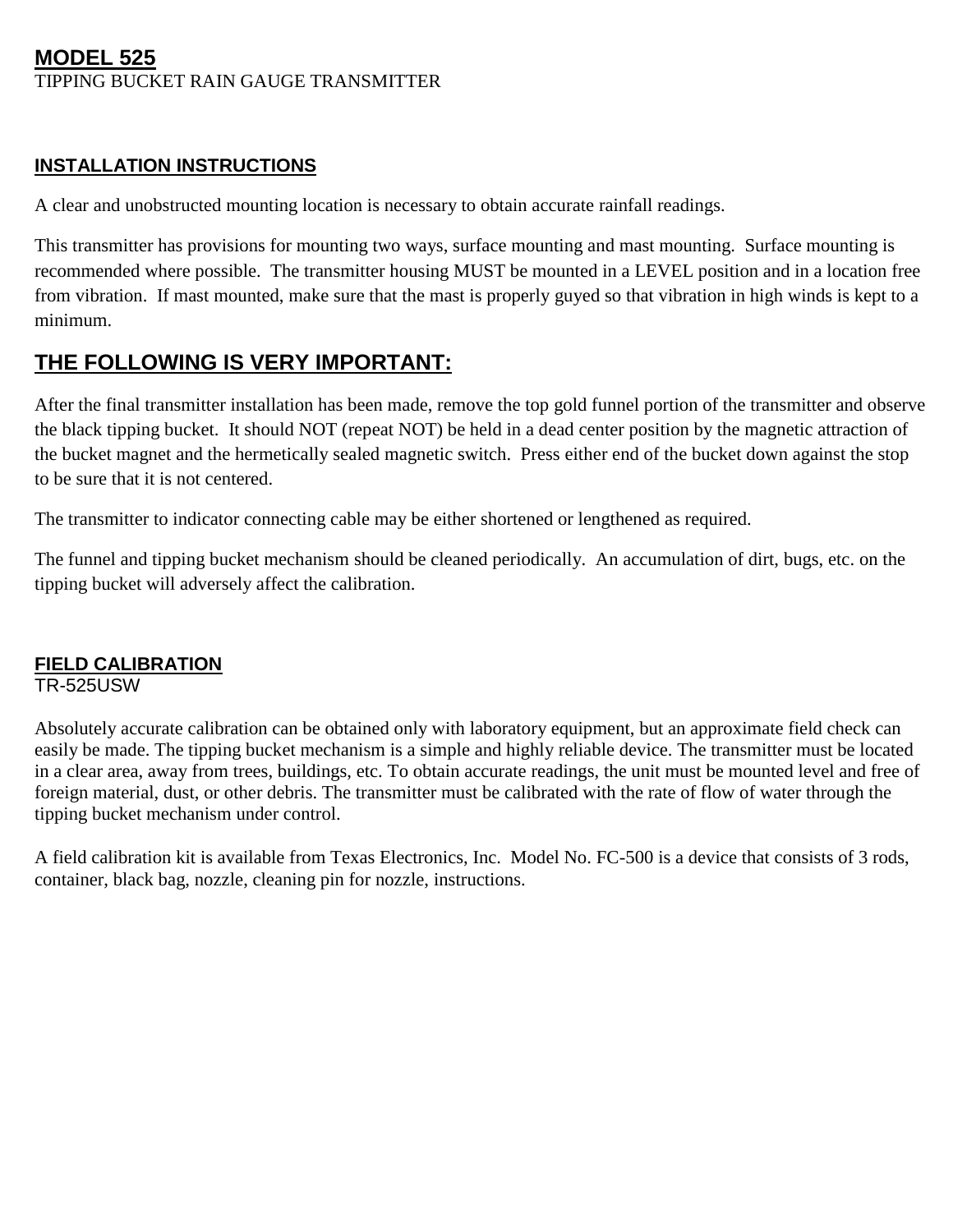## **FIELD CALIBRATION:**

TR-525I & TR-525M

Absolutely accurate calibration can be obtained only with laboratory equipment, but an approximate field check can easily be made. The tipping bucket mechanism is a simple and highly reliable device. The transmitter must be located in a clear area, away from trees, buildings, etc. To obtain accurate readings, the unit must be mounted level and free of foreign material, dust, or other debris. The transmitter must be calibrated with the rate of flow of water through the tipping bucket mechanism under control.

A field calibration kit is available from Texas Electronics, Inc. Model No. FC-500 is a device that consists of 3 rods, container, black bag, nozzle, cleaning pin for nozzle, instructions.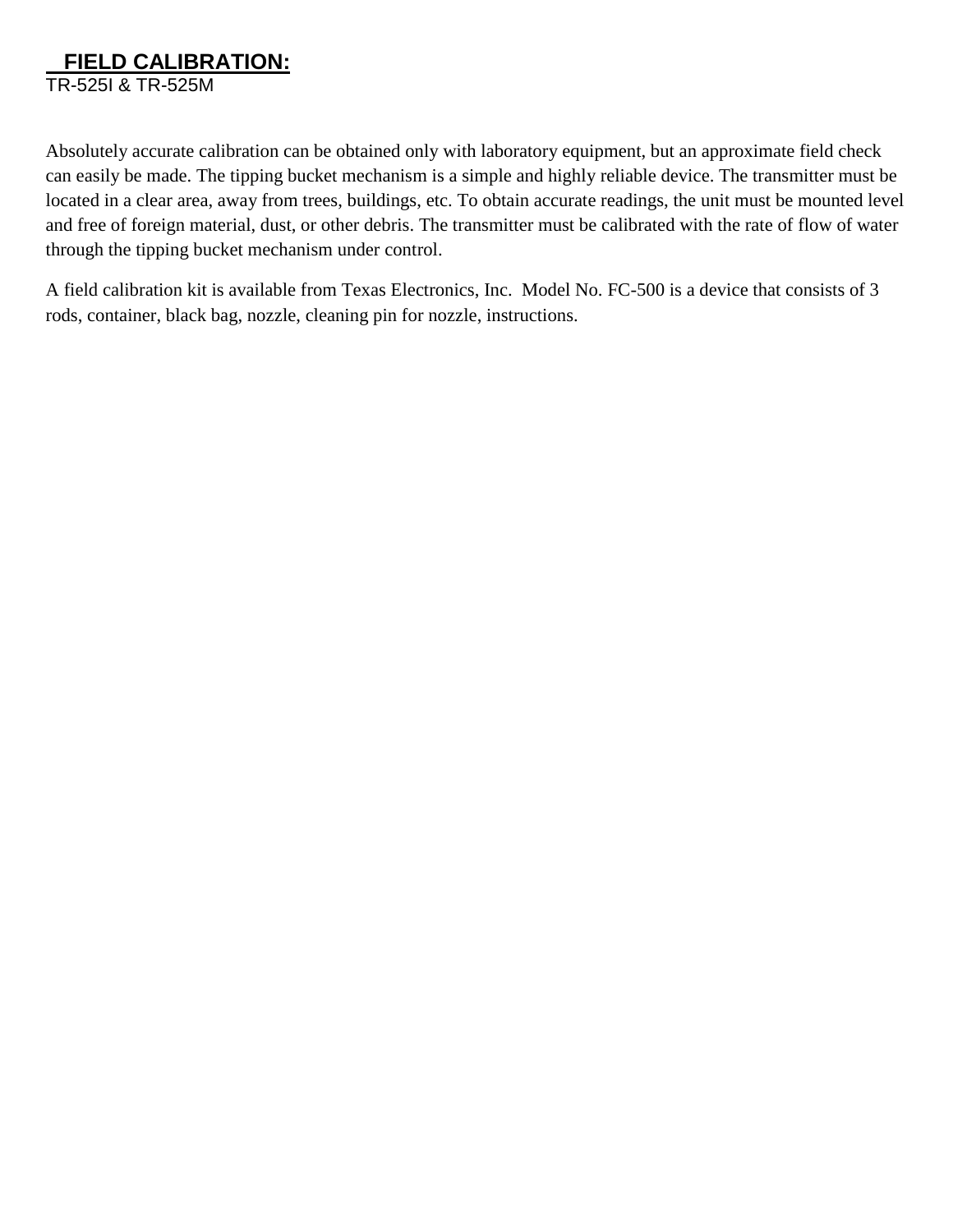

# **Model TTH-1315 Temperature Humidity Sensor**

#### **DESCRIPTION**

The Texas Electronics, Inc. Model TTH-1315 Sensor utilized a Rotronics HygroClip S3 Humidity Temperature Probe with interchangeable sensing elements that do not require calibration.

The unit is encased in a corrosive-resistant spun aluminum radiation shield that allows for wind aspiration and protection from the sun's UV rays. The shield is finished in white baked-enamel to provide for virtual cosmetic invisibility while reflecting much of the radiant heat from surrounding objects and the sun.

Overcurrent protection is provided in a NEMA 4X enclosure that is mounted to the angled mounting bracket on the sensor. Tranzorbs are utilized to protect the sensor and signal conditioning units in an overcurrent situation. With DC voltage applied to the sensor, the unit will return signal voltages that are linear to the range of the instrument. Signal conditioning is applied to ensure proper voltages are returned and can be amplified or modified to a current output to connect to any analog signal processing unit.

#### **Specifications**

| <b>Humidity Sensor:</b>    | HydroClip SE                                                                      |
|----------------------------|-----------------------------------------------------------------------------------|
| <b>Temperature Sensor:</b> | RTD Pt100 Ohm, 1/3 DIN                                                            |
| <b>Sensory Protection:</b> | Wire Mesh filter (standard) / foam filter (optional)                              |
| <b>Measuring Range:</b>    | 0-100 % Relative Humidity                                                         |
|                            | $-40^{\circ}$ to $+140^{\circ}$ F ( $-40^{\circ}$ to $+60^{\circ}$ C) Temperature |
| <b>Operating Limits:</b>   | Same as measuring range                                                           |
| Accuracy at                |                                                                                   |
| 73°F / 23°C:               | +/- 1.5% RH and +/- $0.5^{\circ}F / 0.3^{\circ}C$ - standard calibration          |
|                            | +/- 1.0% RH and +/- $04^{\circ}F / 0.2^{\circ}C$ - special calibration (optional) |
| Repeatability:             | Better than 0.5% RH and $0.1^{\circ}$ C/ 32.18°F                                  |
| Analog output signals:     | $0 - 100\% \text{ RH} = 0 - 1\text{V}$                                            |
|                            | (minimum load >10k ohm)-40+140°F = 0 - 1V (-40+60°C)                              |
|                            | Analog Signal Resolution 0.02% RH and 0.1°F                                       |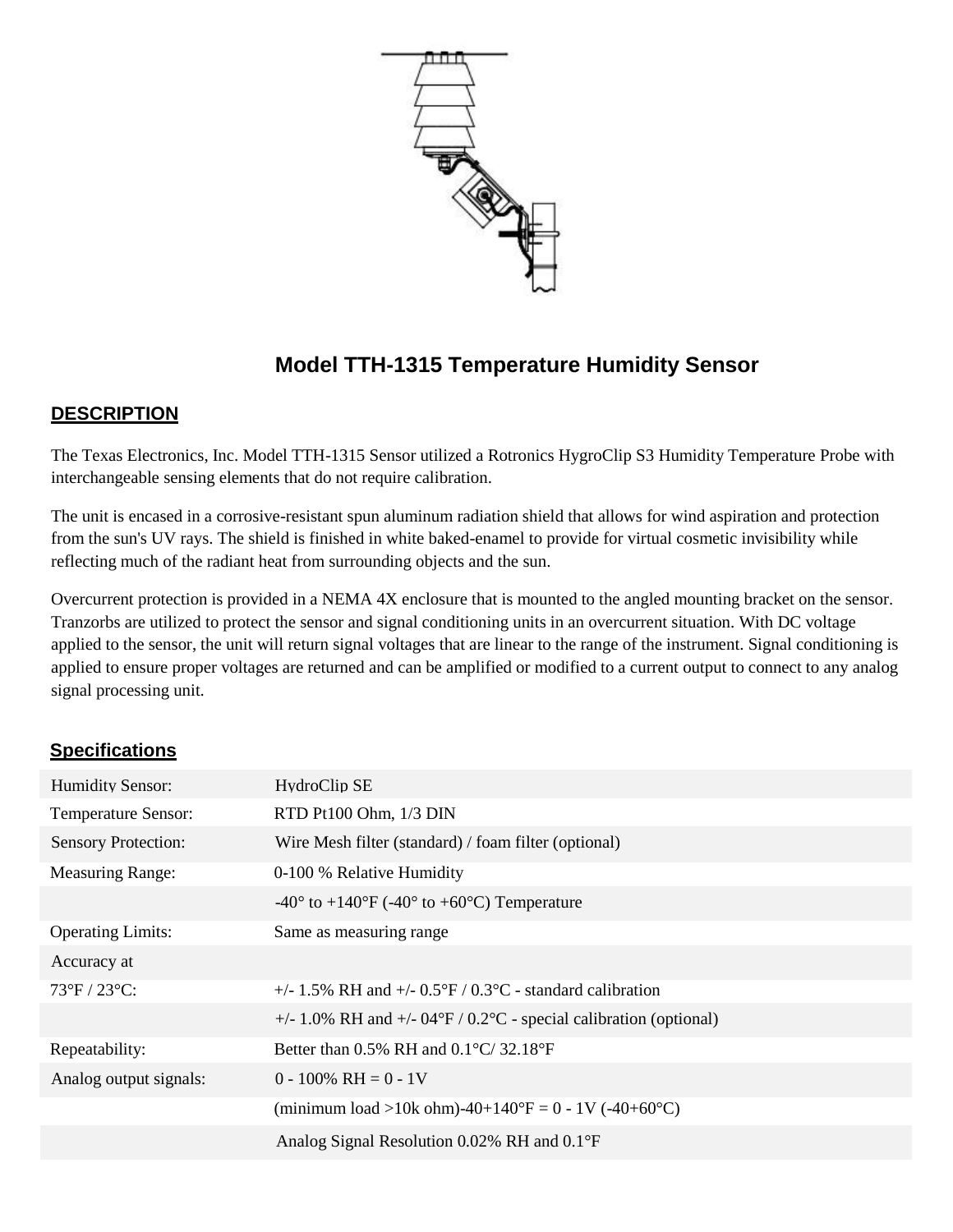| <b>Sampling Time:</b>    | < 0.7                                                 |
|--------------------------|-------------------------------------------------------|
| Maximum cable length:    | $5 \text{ m} / 15$ ft. for direct output              |
|                          | Up to $100 \text{ m}$ / 325 ft. with signal amplifier |
| Connection Type:         | Bayonet cap on mounting connector                     |
| Protection grade:        | IP65 (probe to connector)                             |
| Supply voltage:          | $3.5 - 50$ VDC                                        |
| Current consumption:     | $<$ 4 mA                                              |
| Minimum excitation time: | $< 4$ sec                                             |
| EMC compatibility (CE):  | EN-50081-2, EN-50082-2                                |
| Material:                | Powder-coat, white                                    |
| Dimensions:              | Length: $100 \text{ mm} (3.94^{\circ})$               |
|                          | Diameter: $15 \text{ mm} (0.59^{\circ})$              |
| Weight:                  | 14 g / 0.5 oz.                                        |

- Combines Temperature and Humidity onto one sensing unit
- Rotronics HygroClip S3 has interchangeable sensing elements requiring no calibration
- Stacked plate construction of shelter provides natural ventilation
- Quick-Release mounting bracket allows for easy installation and maintenance
- Aluminum radiation shield is lightweight and extremely durable
- White powder-coat finish reflects most radiant heat from sun and surrounding objects

# **INSTALLATION & MAINTENANCE**

The radiation shield with sensing element can be pole or mast mounted. Whenever possible, sensors should be installed at a height of 4 ft. (1.2 meters) or greater over earth or sod at least 100 ft. (30.48 meters) away from any concrete or other hard-surfaced area and not closer to any other object than four times the height of the object above the instrument shelter or remote sensors. Avoid roof installations if possible. If it is necessary to roofmount shelters and sensors, they should not be closer than 30 ft. (9.14 meters) to any large, vertical reflecting surface (walls, etc.), exhaust fans, or cooling towers. Electronic remote sensors when roof-mounted should be at least 9 ft. (2.74 meters) or greater above the roof surface. To minimize radiation effects from the roof, they can also be mounted on a horizontal boom so that they will extend from the side of the building roof or tower assembly.

# **ORDERING INFORMATION**

| Model #    | Description                            |
|------------|----------------------------------------|
| TTH-1315   | Temperature & Humidity Sensor          |
| TTH-1315-A | Temperature & Humidity Sensor, 4-20 Ma |

Optional Parts / Accessories

| H <sub>50</sub> | Interior Humidity Sensing element only |
|-----------------|----------------------------------------|
| Cable           | <b>Additional Cable</b>                |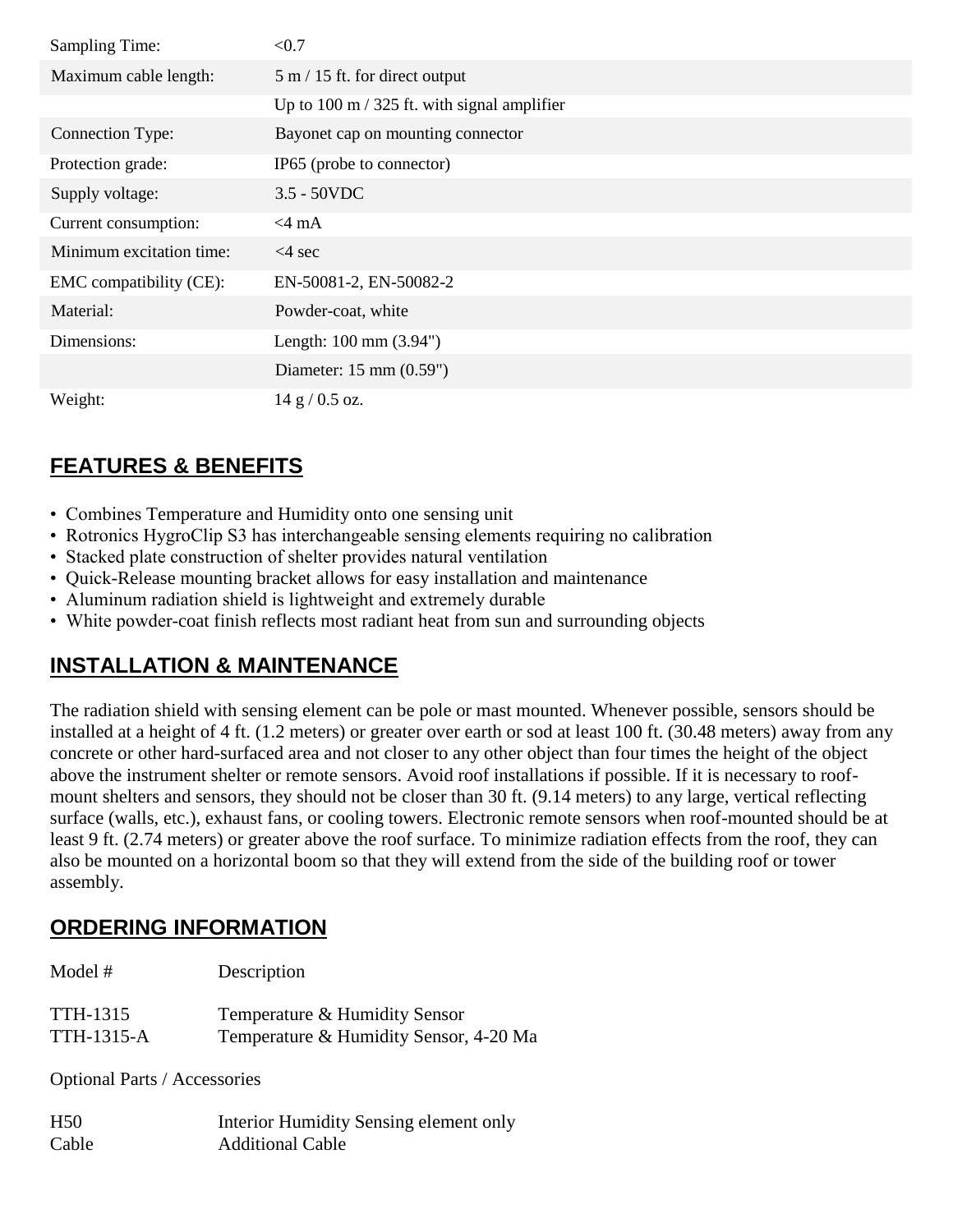

#### **MODEL TD-4 WIND DIRECTION SENSOR**

#### **DESCRIPTION:**

The Texas Electronics, Inc. TD-4 Wind Direction Sensor is a mechanical style wind meter that measures the horizontal wind azimuth. This unit combines small physical size with superior bearings to meet the EPA's Prevention of Significant Deterioration (PSD) starting threshold requirements. The TD-4 wind direction sensor is a freestanding device for measuring the direction of wind. The sensor consists of a vane and counterweight assembly, which is mechanically coupled to a potentiometer (variable resistor). As the vane rotates in the wind, the potentiometer changes resistance proportionally to the direction of wind.

#### **SPECIFICATIONS:**

| <b>Operating Range:</b>      | 0-360° mechanical                                |
|------------------------------|--------------------------------------------------|
| <b>Signal Presentation:</b>  | 5000 ohm potentiometer,                          |
|                              | 10000 ohm potentiometer, or                      |
|                              | Analog 4-20 Ma                                   |
| 5000 ohm output:             | $0-355^\circ$ electrical range                   |
|                              | 3 VDC excitation minimum                         |
| 10000 ohm output:            | 0-357° electrical range                          |
|                              | 3 VDC excitation minimum                         |
| Analog 4-20 mA output:       | $0-355^\circ$ electrical range                   |
|                              | 10-30 VDC                                        |
| Performance:                 |                                                  |
| Accuracy:                    | $+/- 3.0^{\circ}$                                |
| <b>Starting Threshold:</b>   | $0.6$ mph $(0.27 \text{ m/s})$                   |
| Resolution:                  | $1^{\circ}$                                      |
| Potentiometer Linearity:     | $+/- 1.0%$                                       |
| Environmental:               |                                                  |
| <b>Operational Envelope:</b> | 0-135 mph (0 to 60 m/s)                          |
| Temperature:                 | -40 to 160 $^{\circ}$ F (-40 to 70 $^{\circ}$ C) |
| Relative Humidity:           | $0-100%$                                         |
| Physical:                    |                                                  |
| Vane Overall Length:         | $8.5"$ (21.6 cm)                                 |
| Overall Height:              | $6.75$ " (17.2 cm)                               |
| <b>Turning Radius:</b>       | $13''$ (33 cm)                                   |
| Weight:                      | $0.5$ lbs $(0.23$ kg) less cable                 |
| Bearings:                    | APEC 3 or better                                 |
| <b>Mounting Base:</b>        | Screw attachment, 10-32 machine screw            |
| Cable:                       | 60', 22 Gauge 3 conductor                        |
|                              |                                                  |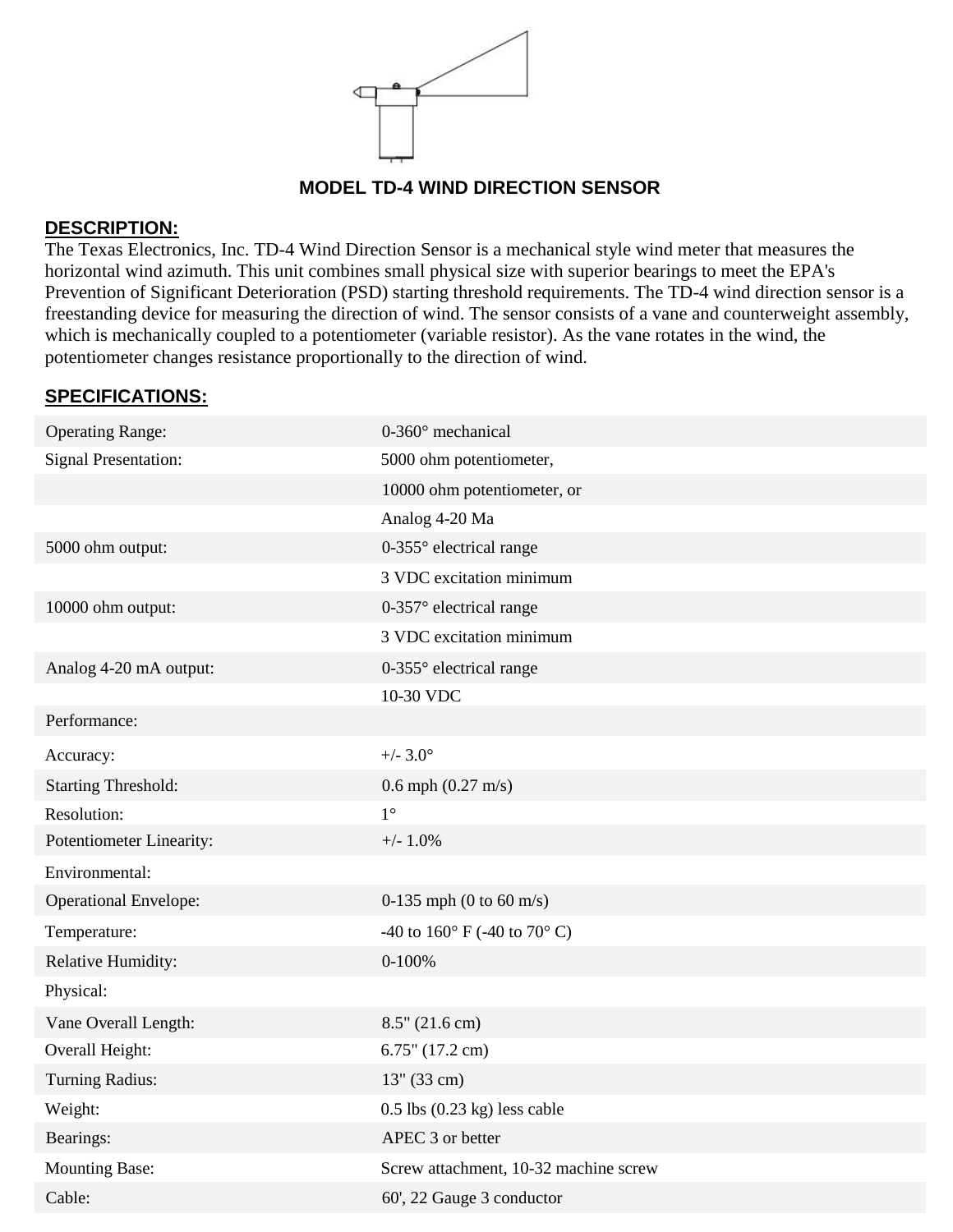- Superior low starting threshold
- Long life hybrid dual wiper potentiometer
- No plastic parts for extremely long life
- Precision stainless steel bearings for stability and repeatability
- Crossarm included with purchase of matching wind speed sensor
- Easy installation and maintenance
- Over 25 years in production
- Lightweight and rugged anodized aluminum exterior

### **INSTALLATION & MAINTENANCE**

Installation consists of threading the 10-32 mounting base into our crossarm or any other suitable beam. If a crossarm is used, the entire unit can be bolted to a mast or attached via U-bolts.

The sensor is dynamically calibrated at the factory and due to the nature of its operation should not require field calibration. Calibration is a matter of proper orientation during installation. A magnetic compass is recommended for proper orientation. Field maintenance should include occasional cleaning of the vane assembly and inspection of the internal mechanism to make sure it is free from insects and debris. In some applications users may need to occasionally verify and document sensor accuracy with a calibration dial/vane. Possible bearing and potentiometer replacement every three to five years to maintain low starting threshold.

### **ORDERING INFORMATION**

| Model # | Description                             |
|---------|-----------------------------------------|
| TD-4    | Wind Direction Sensor, Light Industrial |
| TD-4-A  | Wind Direction Sensor, Light, 4-20 mA   |

\* Sensor is designed to work with TV-4 series wind speed sensors.

Optional Parts / Accessories

Cable Additional Cable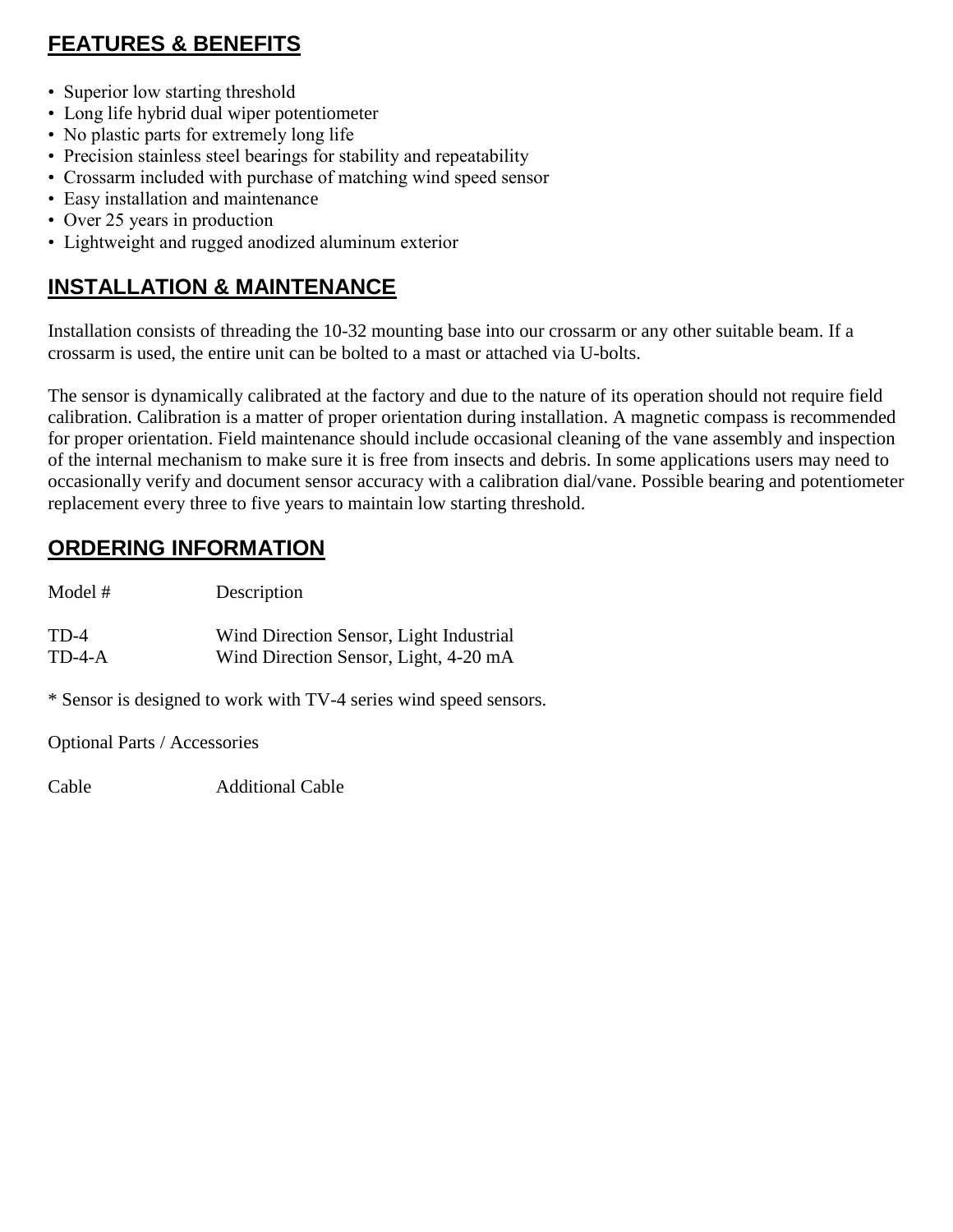

#### **MODEL TV- 4 WIND SPEED SENSOR**

#### **DESCRIPTION:**

The Texas Electronics, Inc. TV-4 Wind Speed Sensor is a mechanical style anemometer that measures the horizontal velocity of wind. This unit combines small physical size with superior bearings to meet the EPA's Prevention of Significant Deterioration (PSD) starting threshold requirements. The TV-4 wind speed sensor is a freestanding device for measuring air velocity. The sensor consists of a lightweight 3-cup anemometer, which electromechanically converts wind speed into a measurable electronic signal.

The output signal can be presented in 3 optional forms: a pulsed DC signal, an AC frequency, or a conditioned analog signal. Each output has a specific application. The pulsed DC signal is used where high-accuracy is needed and continuous power is not a problem. The AC frequency output is used in situations where power consumption is critical. And finally, the conditioned analog signal is used to easily and quickly communicate with virtually all digital control systems such as PLC's or SCADA systems.

#### **SPECIFICATIONS:**

| <b>Operating Range:</b>      | $0-100$ mph                                        |                                         |
|------------------------------|----------------------------------------------------|-----------------------------------------|
| <b>Signal Presentation:</b>  | Pulsed DC output - light chopper                   |                                         |
|                              | AC Frequency, or Analog, 4-20 mA                   |                                         |
|                              | (Please specify)                                   |                                         |
| Pulsed DC output:            | 20-slot disc                                       |                                         |
|                              | $1 \text{ MPH} = 520 \text{ pulses/min}.$          |                                         |
|                              | $100 \text{ MPH} = 52000 \text{ pulses/min}.$      | Input Power: $+5.0$ VDC @ 5mA (typical) |
|                              | (Other voltages available upon request)            |                                         |
| AC Frequency output:         | 26 mV/MPH (typical)                                |                                         |
|                              | 0.133 Hz/MPH                                       | Input Power: None (self-generating)     |
|                              | Analog 4-20 mA out: $4 \text{ mA} = 0 \text{ MPH}$ |                                         |
|                              | $20 \text{ mA} = 100 \text{ MPH}$                  | Input Power: 10-36 VDC                  |
| Performance:                 |                                                    |                                         |
| Accuracy:                    | $+/- 2.0$ mph (0.89 m/s)                           |                                         |
| <b>Distance Constant:</b>    | $>$ 21.7' (6.6 m)                                  |                                         |
| <b>Starting Threshold:</b>   | $0.6$ mph $(0.27 \text{ m/s})$                     |                                         |
| Environmental:               |                                                    |                                         |
| <b>Operational Envelope:</b> | 0-135 mph (0 to 60 m/s)                            |                                         |
| Temperature:                 | -40 to 160 $\degree$ F (-40 to 70 $\degree$ C)     |                                         |
| <b>Relative Humidity:</b>    | $0-100%$                                           |                                         |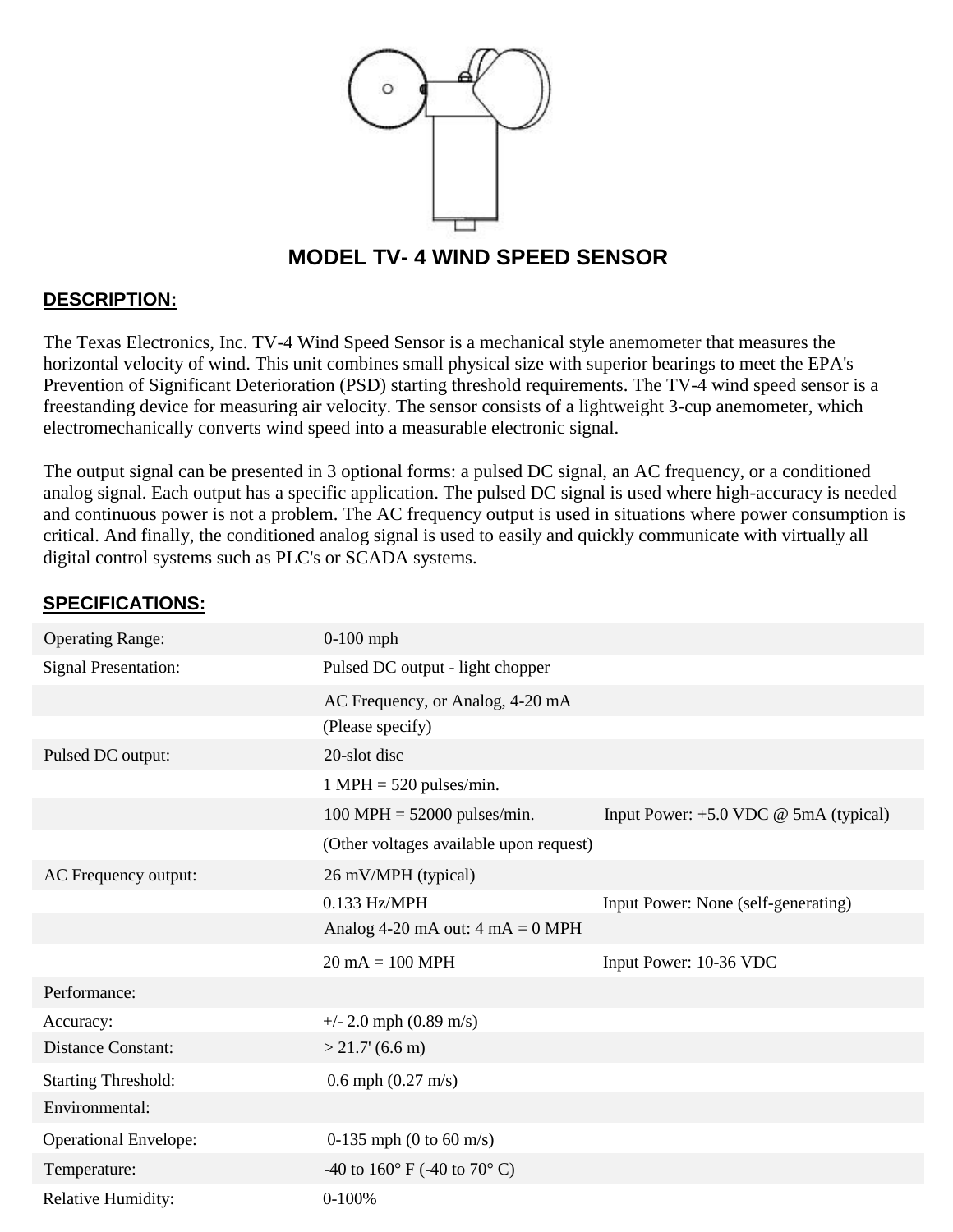| Physical:              |                                          |
|------------------------|------------------------------------------|
| Cup Wheel Diameter:    | $6.0$ " (15.3 cm)                        |
| Overall Height:        | $4.75$ " (12.1 cm)                       |
| <b>Turning Radius:</b> | $3.0^{\circ}$ (7.6 cm)                   |
| <b>Cup Diameter:</b>   | $2.0$ " (5.1 cm)                         |
| Bearings:              | APEC 3 or better                         |
| <b>Mounting Base:</b>  | Screw attachment, 10-32 machine screw    |
| Weight:                | $0.5$ lbs $(0.23 \text{ kg})$ less cable |
| Cable:                 | 60', 22 gauge 3 conductor                |
| Warranty:              | 3 years                                  |

- Superior low starting threshold due to small physical size
- No plastic parts for extremely long life
- Precision stainless steel bearings for stability and repeatability
- Crossarm included with purchase of matching wind direction sensor
- Easy installation and maintenance
- Over 5 years in production
- Lightweight and rugged anodized aluminum exterior

### **INSTALLATION & MAINTENANCE**

Installation consists of threading the 10-32 mounting base into our crossarm or any other suitable beam. If a crossarm is used, the entire unit can be bolted to a mast or attached via U-bolts.

The sensor is dynamically calibrated at the factory and due to the nature of its operation should not require field calibration. Field maintenance should include occasional cleaning of the cup assembly and inspection of the internal mechanism to make sure it is free from insects and debris. In some applications users may need to occasionally verify and document sensor accuracy with a synchronous test motor. Other possible routine maintenance is to replace the bearing housing assembly every three to five years to maintain low starting threshold.

### **ORDERING INFORMATION**

| Model #           | Description                                                                       |
|-------------------|-----------------------------------------------------------------------------------|
| $TV-4$            | Wind Speed Sensor, Light Industrial<br>(Specify supply voltages other than 5 VDC) |
| TV-4AC<br>$TV-4A$ | Wind Speed Sensor, AC Generator<br>Wind Speed Sensor, Analog 4-20 Ma              |

\*Sensor is designed to work with TD-4 wind direction sensor.

Optional Parts / Accessories

Cable Additional Cable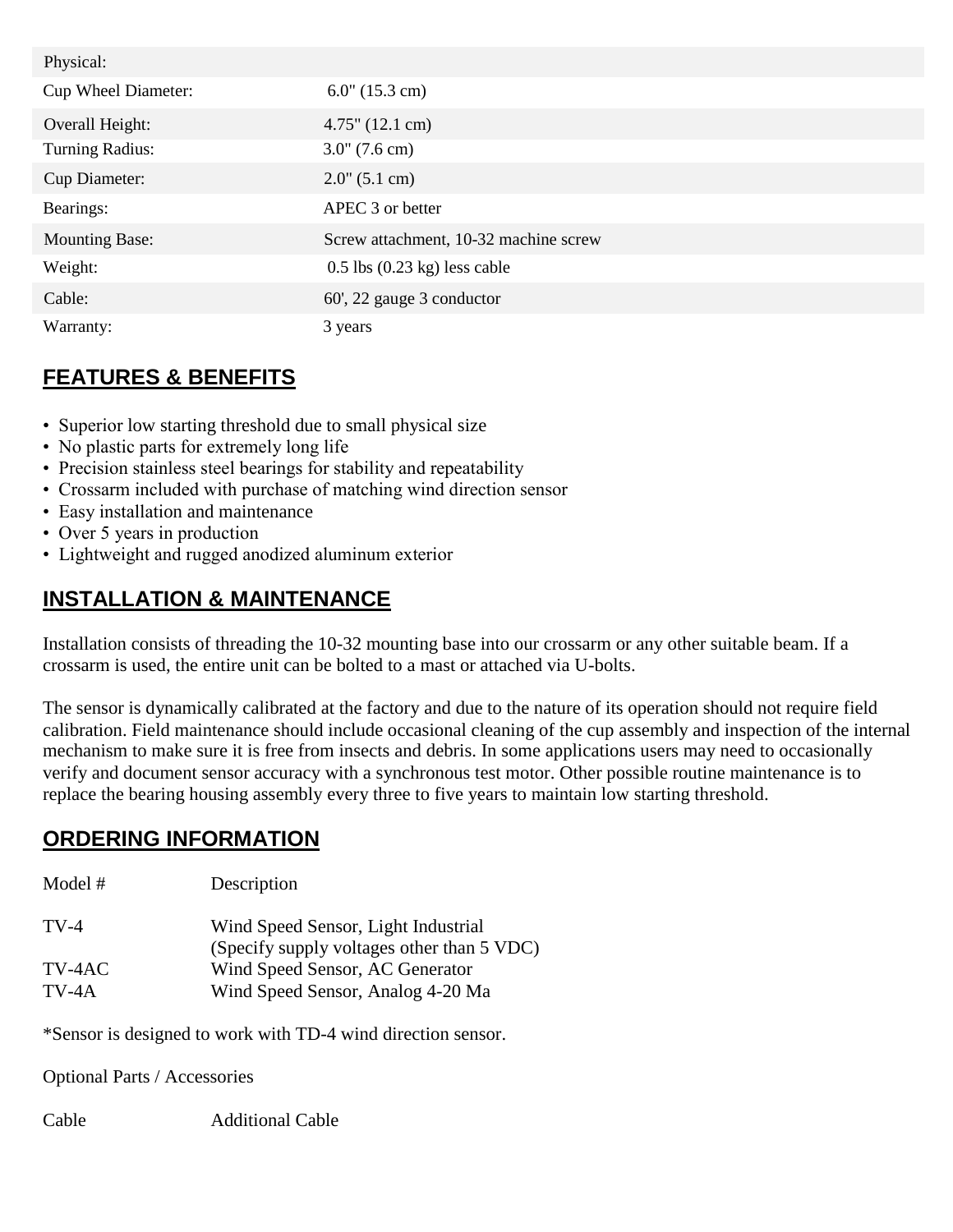

## **MODEL SP-LITE SOLAR RADIATION SENSOR**

#### **DESCRIPTION:**

The Texas Electronics, Inc. SP-Lite Solar Radiation Sensor utilizes a Kipp & Zonen Silicon pyranometer mounted in a white powder-coat finished aluminum bracket that provides a stable upward-facing installation. It measures the solar energy that is received from the entire hemisphere (180 degrees field of view). The output is expressed in Watts per square meter.

The pyranometer is designed for continuous outdoor use. Its calibration is valid for natural sunlight only, but not for artificial light. In its most frequent application, the pyranometer is used for measuring the solar radiation emitting on the horizontal surface.

The sensor consists of a photodiode; housing, mounting bracket with cable junction box attached, and cable. A resistance shunts the photodiode. This is done to generate a voltage output. The photodiode and the material on top of it determine most electrical specifications. It is encapsulated in the housing in such a way that it has a field of view of 180 degrees and that its angular characteristics fulfill the "Cosine Response". The nominal output resistance of the pyranometer is 50 Watts. This implies that the input impedance of the readout equipment should be at least 5000 Ohms in order to make an error of less than 0.1%. Cable can be extended without problems to a length of 328 ft. or 100 meters, provided that cable resistance is less than 0.1% of the input impedance of the readout equipment.

The electrical sensitivity of the photodiode changes with the temperature. A nominal value for this is 0.2% change per degree Celsius. Calibration is done at 20°C (68°F).

#### **SPECIFICATIONS:**

| Electrical:  | Impedance (nominal): 50 Ohms                                                             |
|--------------|------------------------------------------------------------------------------------------|
|              | Response time: $< 1$ sec.                                                                |
|              | Sensitivity (nominal): 100 uV/W/m2                                                       |
|              | Expected signal range under atmospheric conditions: 0 to 0.2V                            |
|              | Stability: $\lt +/2\%$ per year                                                          |
|              | Non-linearity: $< 1\%$ up to 1000 W/m2                                                   |
|              | Temperature dependence of sensitivity: $+/- 0.15\%$ /°C                                  |
| Spectral:    | Spectral range: 0.4 to 1.1 nm                                                            |
|              | Detector type: SILICON photo diode                                                       |
| Directional: | Cosine corrected between $80^{\circ}$ angle of incidence, error: within $+/-10\%$        |
|              | Cosine errors averaged over opposite azimuth error (at $60^{\circ}$ angle of incidence): |
|              | within $+/- 10\%$                                                                        |
|              | Tilt response: no error                                                                  |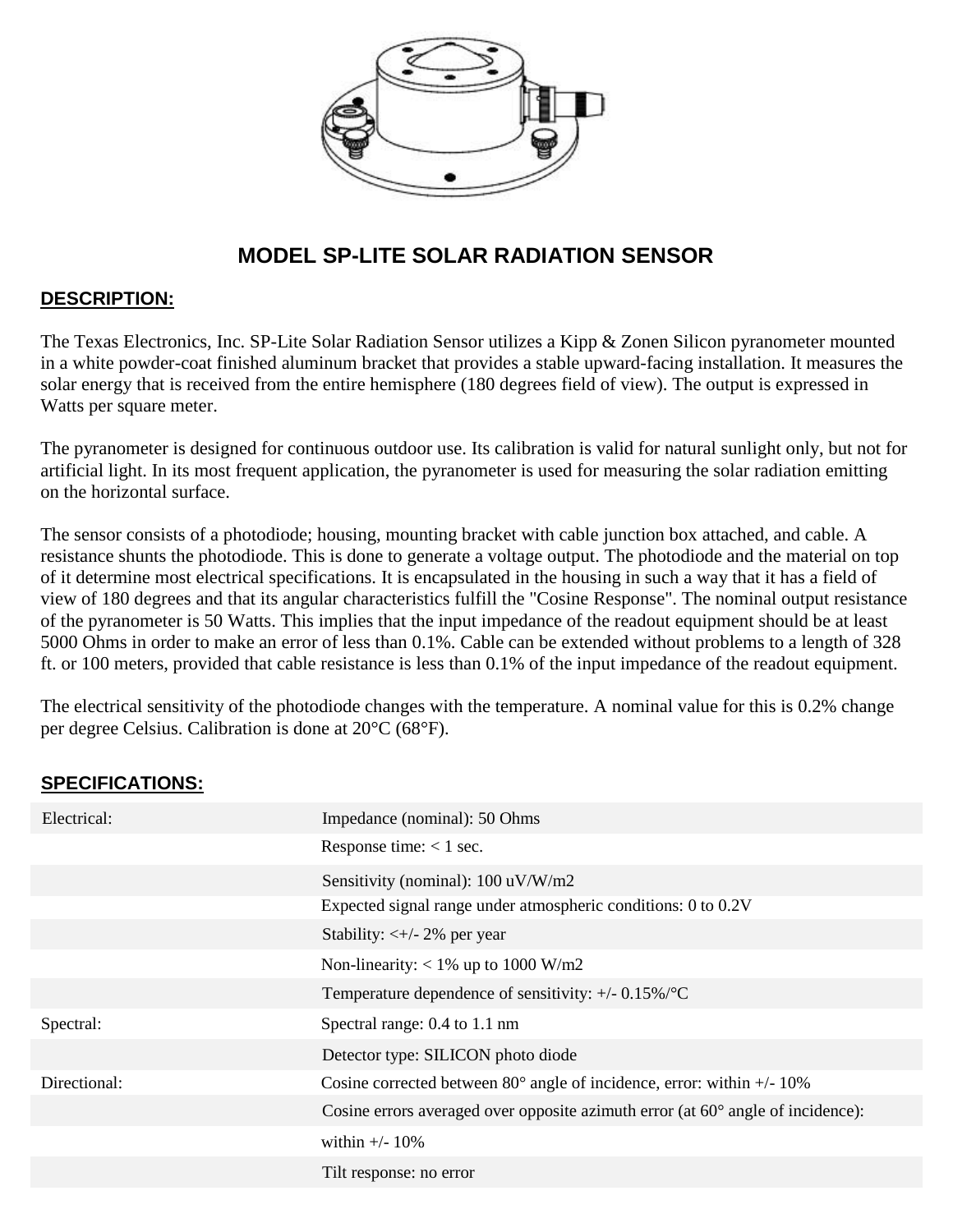| Mechanical:    | Material of housing: Anodized aluminum contained in white powder-coat                                |
|----------------|------------------------------------------------------------------------------------------------------|
|                | finished aluminum mounting bracket                                                                   |
|                | Dimensions: Height from surface to top of level Pyranometer - 6.25"(15.87cm)                         |
|                | Width $-2.75$ " (6.98 cm)                                                                            |
|                | Length $-8.25$ " (20.95 cm)                                                                          |
|                | Weight: $3 \text{ lbs.} (1.36 \text{ kg.})$ with $60 \text{ ft. cable}$                              |
| Environmental: | Working temperature range - -30 $^{\circ}$ to +70 $^{\circ}$ C (-22 $^{\circ}$ to +158 $^{\circ}$ F) |
| Cable:         | 60', 24 Gauge 2 conductor                                                                            |
| Warranty:      | 3 years                                                                                              |

- SP-Lite is an all-weather instrument
- Designed for continuous outdoor use
- Complies with "Cosine Response"
- Full 180-degree field of view for complete hemispheric measurement
- Contained in lightweight and rugged white powder-coat finished aluminum mounting bracket

### **INSTALLATION & MAINTENANCE**

#### *Installation:*

The site for an upward-facing pyranometer should be free from any significant obstructions above the plane of the sensing element and should be readily accessible. If practicable, instrument should be located so that (1.) a shadow will not be cast on it at any time (e.g. by radio masts, etc.); (2.) it is not close to light-colored walls or other objects likely to reflect sunlight onto it; and (3.) it is not exposed to artificial radiation sources. A flat roof provides the best location, or a rigid stand with a horizontal upper surface some distance from building structures or other obstructions. The stand should be sufficiently rigid that the horizontal position of the receiving surface does not change, especially during high winds. Precautions should be taken to avoid subjecting the instrument to severe shocks or vibration.

#### *Calibration / Cleaning Frequency:*

Recalibration is suggested every two years, preferably by letting a higher standard run parallel during two sunny days and comparing daily totals.

The sensor should be kept clean, using water or alcohol.

#### **ORDERING INFORMATION**

| Model #   | Description                     |
|-----------|---------------------------------|
| SP-Lite   | <b>Solar Radiation Sensor</b>   |
| SP-Lite-A | Solar Radiation Sensor, 4-20 mA |

Optional Parts / Accessories

Cable Additional Cable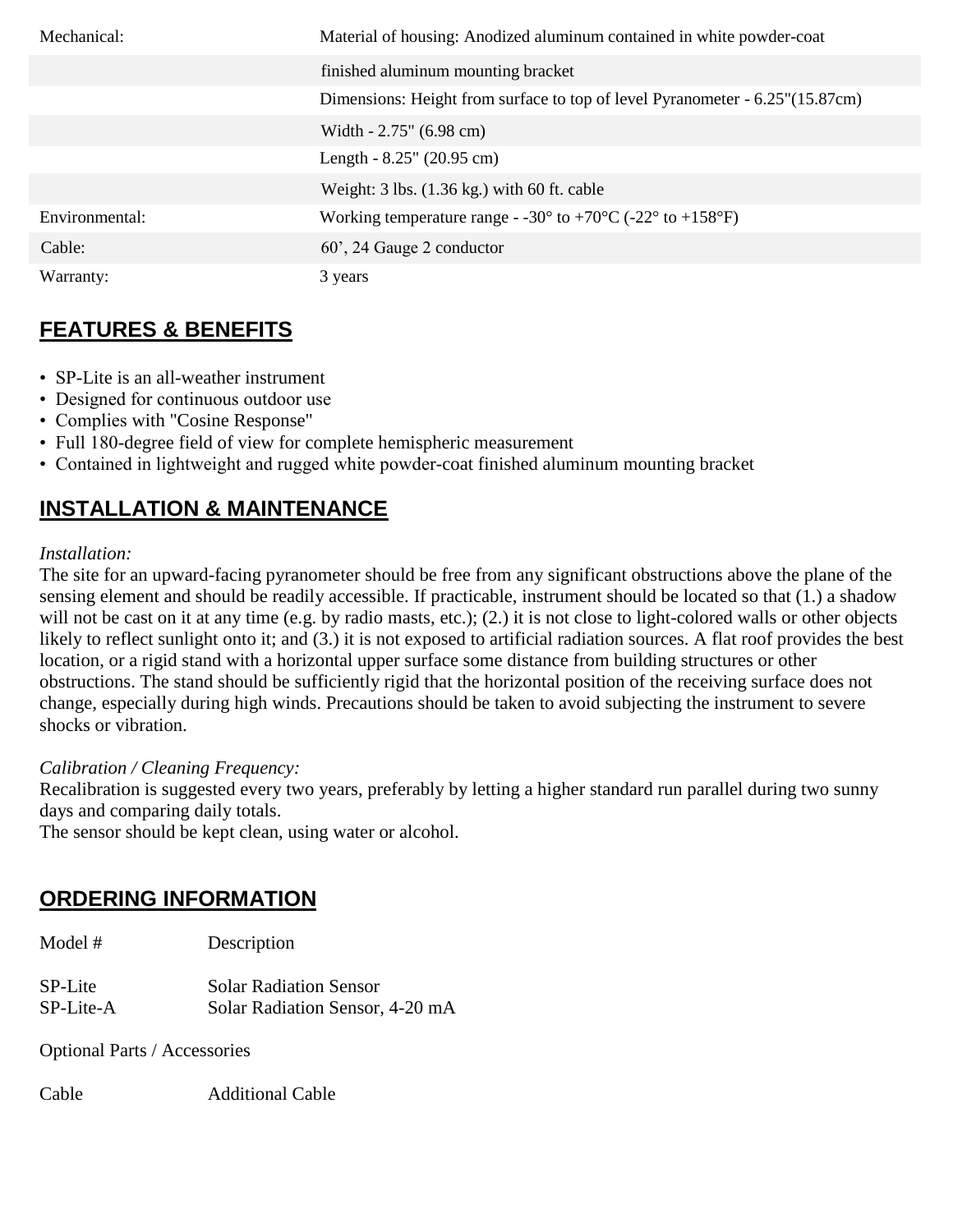

### **MODEL TB-2012M BAROMETRIC PRESSURE SENSOR**

(Shown with cover removed)

#### **DESCRIPTION:**

The Texas Electronics, Inc. TB-2012M Barometric Pressure Sensor uses an active solid-state device to sense barometric pressure. Self-contained electronics provide a regulated voltage to the solid-state sensor and amplification for the signal output. The unit's range of 26" to 32" or 878 mb to 1080 mb of mercury allows it to be used at elevations up to 1800 feet or 548.64 meters above sea level. The unit is temperature compensated from -18° to +50°C. if elevations above 1800 feet or 548.64 meters are required, contact the factory for higher elevation calibration.

#### **SPECIFICATIONS:**

| 26" to 32" (878 mb to 1080 mb)                      |
|-----------------------------------------------------|
| 12 to 15 VDC                                        |
| $<15$ mA                                            |
| $+/- 1.3$                                           |
| $-40^{\circ}$ to $+50^{\circ}$ C                    |
| $-18^\circ$ to $+50^\circ$ C                        |
| $0-1$ VDC                                           |
| $4-20$ mA                                           |
| 2 lbs. (.907 kg.) w/ 60' cable (18.3 m)             |
| 6" H x 5" W x 3" D (15.24 cm x 12.7 cm x 7.62 cm)   |
| (Single enclosure: double enclosure also available) |
|                                                     |

Warranty: 3 years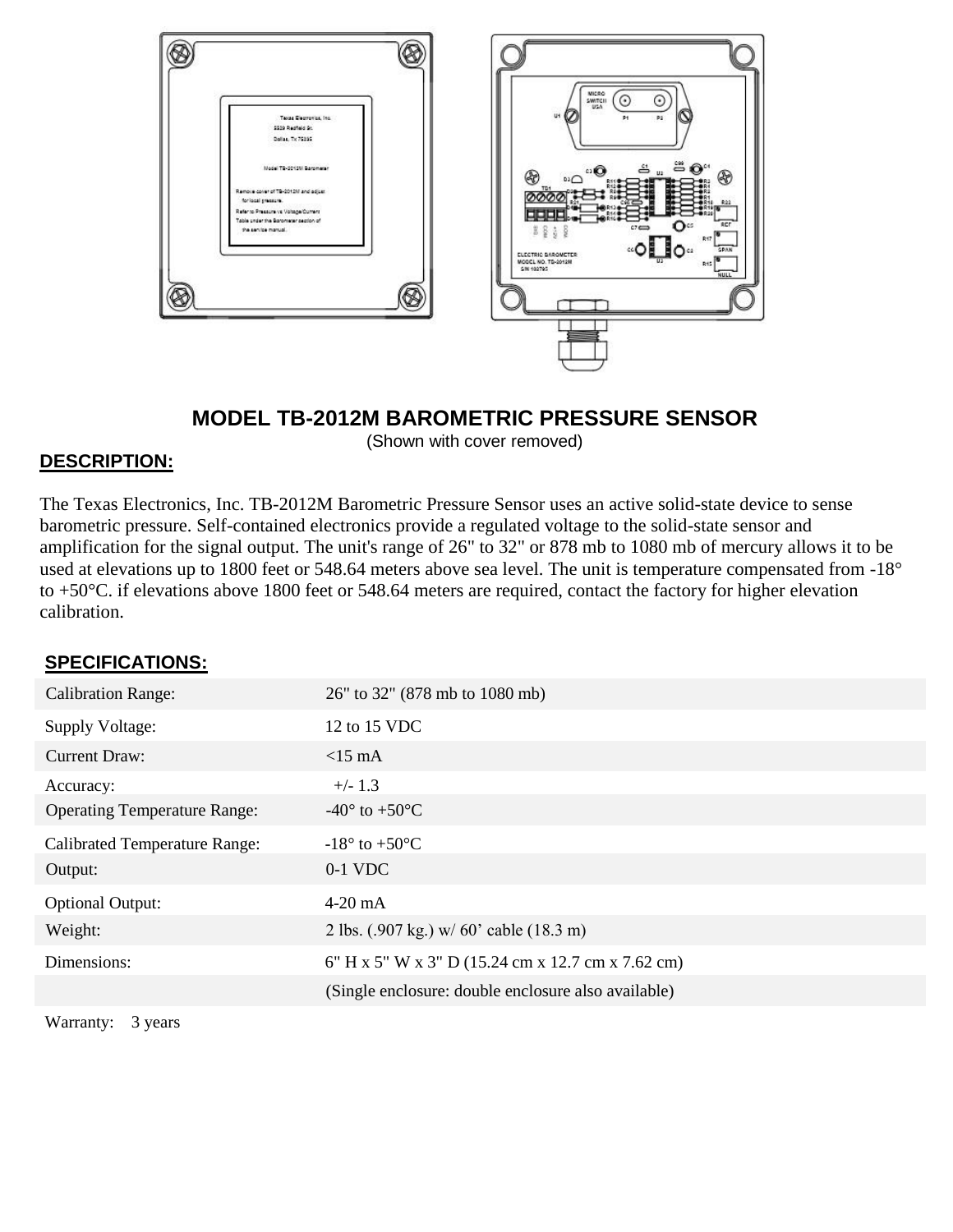- Interfaces to virtually all data acquisition systems
- Can be used up to 1800 ft. elevation without factory modification
- Over 1800 ft. elevation applications available
- Easy installation and maintenance
- Over 5 years in production
- Weatherproof Nema Enclosure for superior outdoor protection
- Wide range of 26" to 32" Hg. (878 to 1080 mb)

### **INSTALLATION & MAINTENANCE**

Select a site where the instrument will not be subject to rapid fluctuations of temperature or to jarring and continuous vibration. Avoid exposing the instrument to direct sunlight or radiant heaters and to direct drafts such as open windows and doors. A mounting bracket with hardware is attached to the Nema enclosure of the sensor.

### **ORDERING INFORMATION**

Model # Description

TB-2012M Barometric Pressure Sensor TB-2012M-A Barometric Pressure Sensor, 4-20 mA

Optional Parts / Accessories

Cable Additional Cable High Elevation: Applications of higher than 1800 ft. or 548.64 meters above sea-level require factory modification.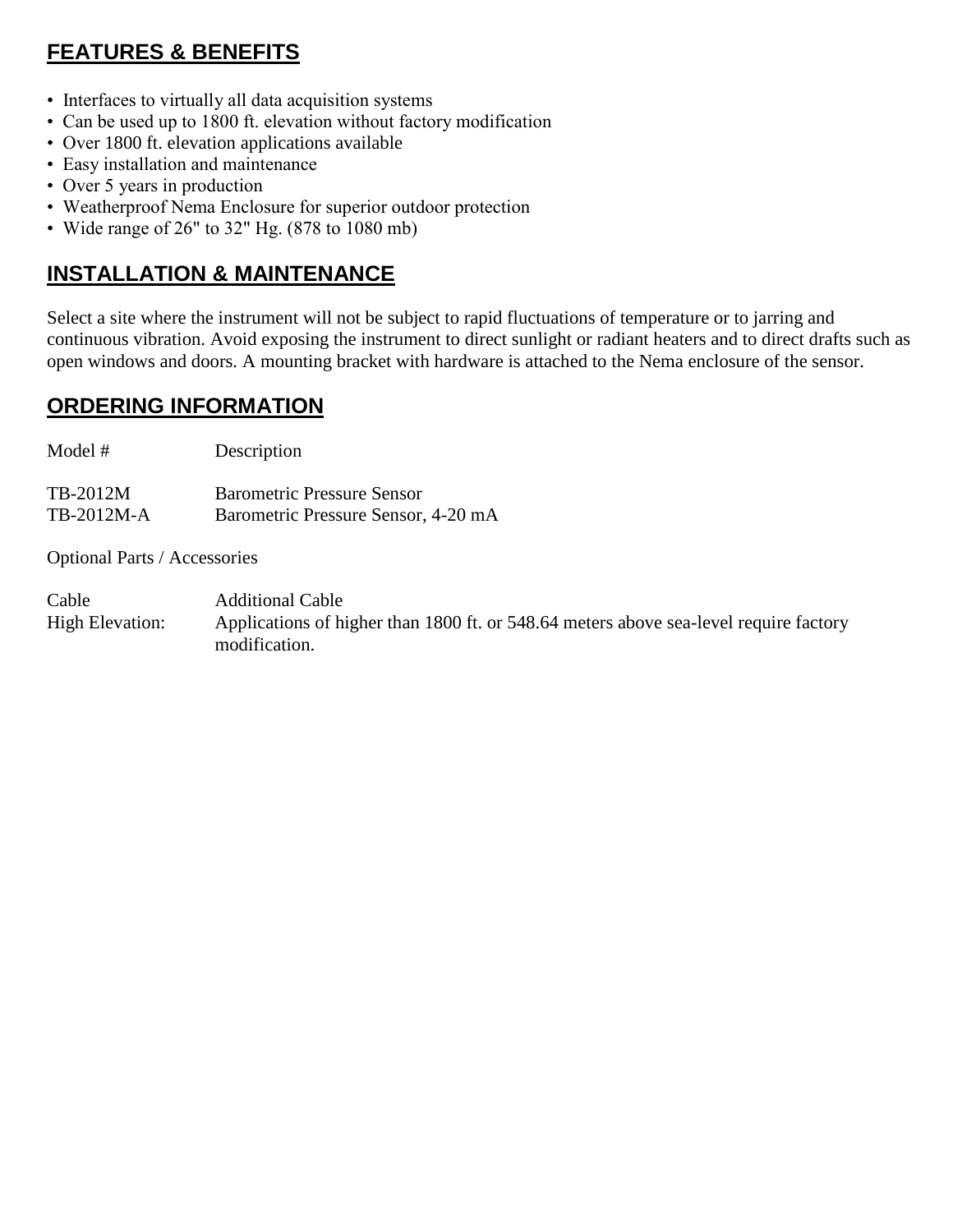# **PROPER EXPOSURE OF METEOROLOGICAL INSTRUMENTS**

Generally recognized guidelines follow which depict "ideal" sensor mounting locations. These guidelines or "rules of thumb" are only suggestive in nature in an attempt to aid the user to selecting optimum representative sampling locations for a particular sensor.

Reference was made to US Weather Bureau Installation criteria in preparing this data (See Reference 1).

### **WIND EQUIPMENT:**

So far as available sites permit, wind sensors should be placed above the ground on a freely-exposed tower (20 feet or higher) and over terrain that is relatively level and free from obstructions to wind flow. When a compromise must be made, sensing units should be exposed at least 12 feet above any obstruction within 100 feet and at least as high as any obstruction within 100 to 200 feet of the wind equipment. Support towers or masts should not be of such bulk or shape as to create an appreciable obstruction to wind flow. Avoid sites where local obstructions may create up-or-down drafts, eddy currents or jet-flow effects. When sensors are roof-mounted, they should be installed at least 10 feet (or greater) from the roof surface depending upon the particular installation site. Turbulence and other local effects can be reduced somewhat by mounting sensors on the upwind and of the building (that end of the building exposed to the most common local prevailing winds). Horizontal-mount booms which extend from existing towers should be fabricated so that sensors will extend a distance of 5 to 10 feet from the tower assembly (dependent on tower thickness).

Wind direction sensors are oriented upon installation in reference to either true north or magnetic north. True north is obtained by applying a local magnetic variation correction factor to a magnetic north compass indication (magnetic variation for a particular locality is obtainable from the nearest Weather Bureau Branch Office). Indicator readings for a true north sensor orientation will then be in terms of true geographic compass points. All U.S. Weather Bureau surface wind data used for observational network reporting purposes and general public use is given in reference to this true north format. Indicator readings for a magnetic north sensor orientation will be in terms of actual readings as would be obtained from directly viewing a magnetic compass instrument. Wind direction data at Federal Aviation Agency and other aircraft reporting facilities (for direct control tower-to-pilot utilization) is always made in reference to this magnetic north format.

### **REMOTE TEMPERATURE/HUMIDITY SENSORS AND INSTRUMENT SHELTERS:**

Whenever possible, instrument shelters\* as well as remote temperature and/or humidity sensors should be installed at a height of 4 feet (or greater) over earth or sod at least 100 feet from any concrete or other hard-surfaced area and not closer to any other object than four times the height of the object above the instrument shelter or remote sensors. Avoid roof installations if possible. If it is necessary to roof-mount shelters and sensors, they should not be closer than 30 feet to any large, vertical reflecting surface (walls, etc.), exhaust fans, or cooling towers. Electronic remote sensors when roof-mounted should be at least 9 feet (or greater) above the roof surface. To minimize radiation effects from the roof, they can also be mounted on a horizontal boom so that they will extend from the side of a building roof or existing tower. Horizontal booms should extend approximately 5 to 10 feet from the side of the building roof or tower assembly.

### **PRECIPITATION GAUGES:**

Rain gauges should be installed on a level plot of ground, at a distance from any object of at least two and preferably four times the height of the object above the top of the gauge. All types of gauges must be exposed with the rim of the receiver in a horizontal plane and at a level well above the average level of snow surfaces.

\* Standard U.S. Weather Bureau cotton-region shelter (Spec. No. 450.0615, Rev. 8/67)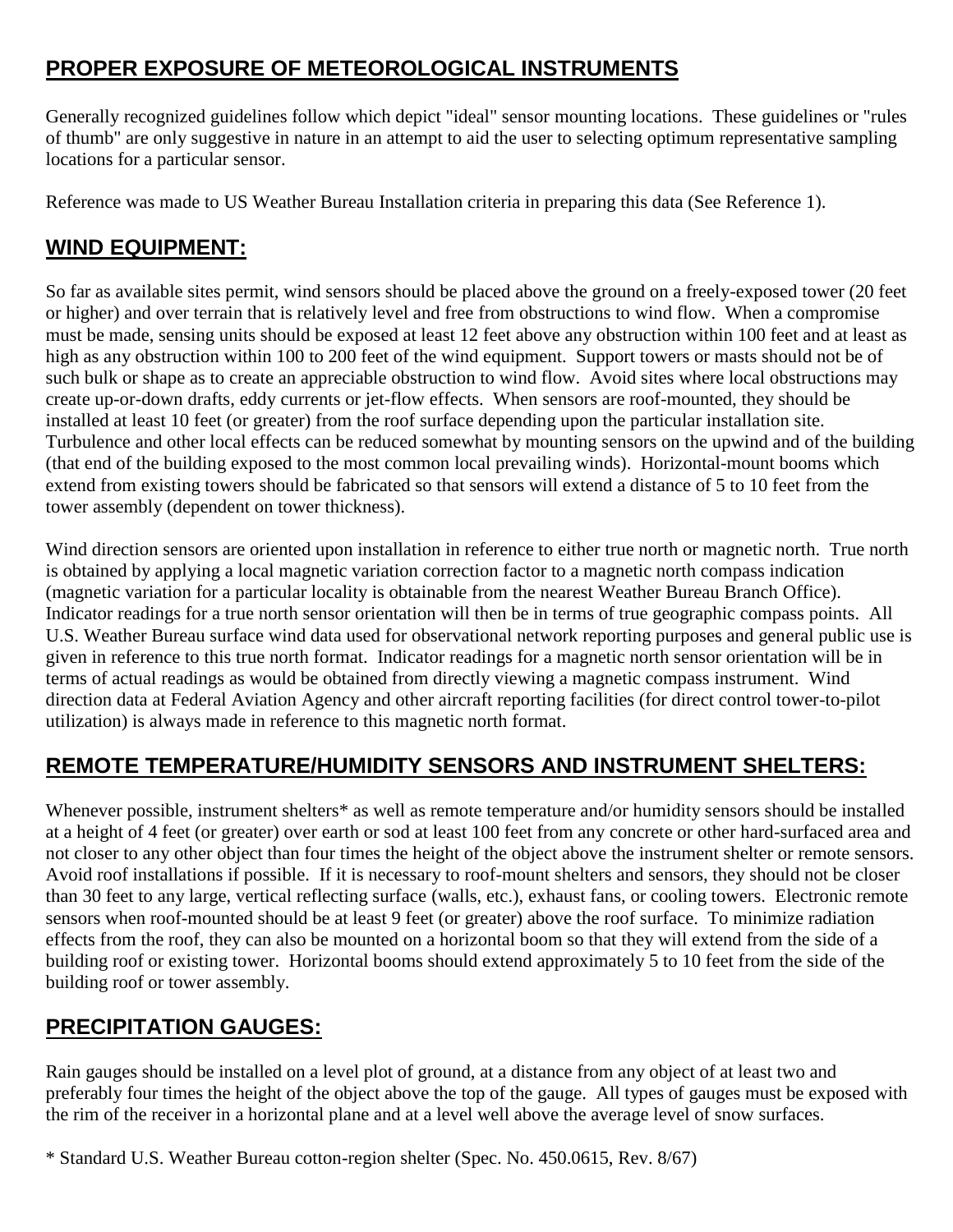Roof-mounting of rain gauges should be avoided when possible. Air currents at heights other than at ground level have been observed to cause an apparent decrease in rainfall catch commensurate with the increase in mounting height above ground level.

Objects which individually or in small groups constitute a "windbreak" reduce prevailing wind speed in the vicinity of the gauge. This reduction of wind speed will, as a consequence, also reduce possible eddy currents and turbulence around the gauge. The presence of such objects is usually beneficial in providing a more accurate rainfall catch. Ideally, the "windbreak" objects (fences, bushes, etc.) should be generally uniform in height and distance from the gauge. Height above the gauge should not exceed about twice their distance from the gauge.

### **ANEROID BAROMETERS - SELF-CONTAINED MECHANICAL INSTRUMENTS AND ELECTRONIC REMOTE BAROMETRIC PRESSURE SENSORS:**

Select a site where the instrument will not be subject to rapid fluctuations of temperature or to jarring and continuous vibration. Avoid exposing the instrument to direct sunlight or radiant heaters and to direct drafts such as open windows and doors.

Reference 1:

 U.S. Department of Commerce - National Weather Service Bulletin LS 5927 Revised, 0-4.12, January, 1963.

### **SOLAR RADIATION SENSORS:**

The Solar Radiation Sensor is normally mounted on a level surface totally remote from trees, poles, or power lines that might cast a shadow on the sensor at any time of the day. However, there may be occasions, because of extreme latitudes, when it is desired to mount the sensor at some angle other than level.

The sensors may also be mounted on a sun tracking mechanism or behind a shadow band if diffuse sky radiation is to be measured.

### **WIND DIRECTION & SPEED SENSORS:**

INSTALLATION

These instructions apply to roof-top installation. We advise that you first read over these instructions before beginning assembly as several referenced items are not supplied with your weather equipment (this is because most every installation is unique thus these parts are best obtained by the installer). Reference to the "U-Tube Cross-Bar Installation" figure and ".Sensor Installation" figure may be helpful.

**Step 1:** Attach the three anemometer cups to the speed sensor head. Loosen the three set screws on the top of the anemometer (lower unit). Insert the anemometer cup arms into the holes. Be sure to press the arms all the way in and make sure that the flat areas on the arms face toward the set screws. Tighten the set screws.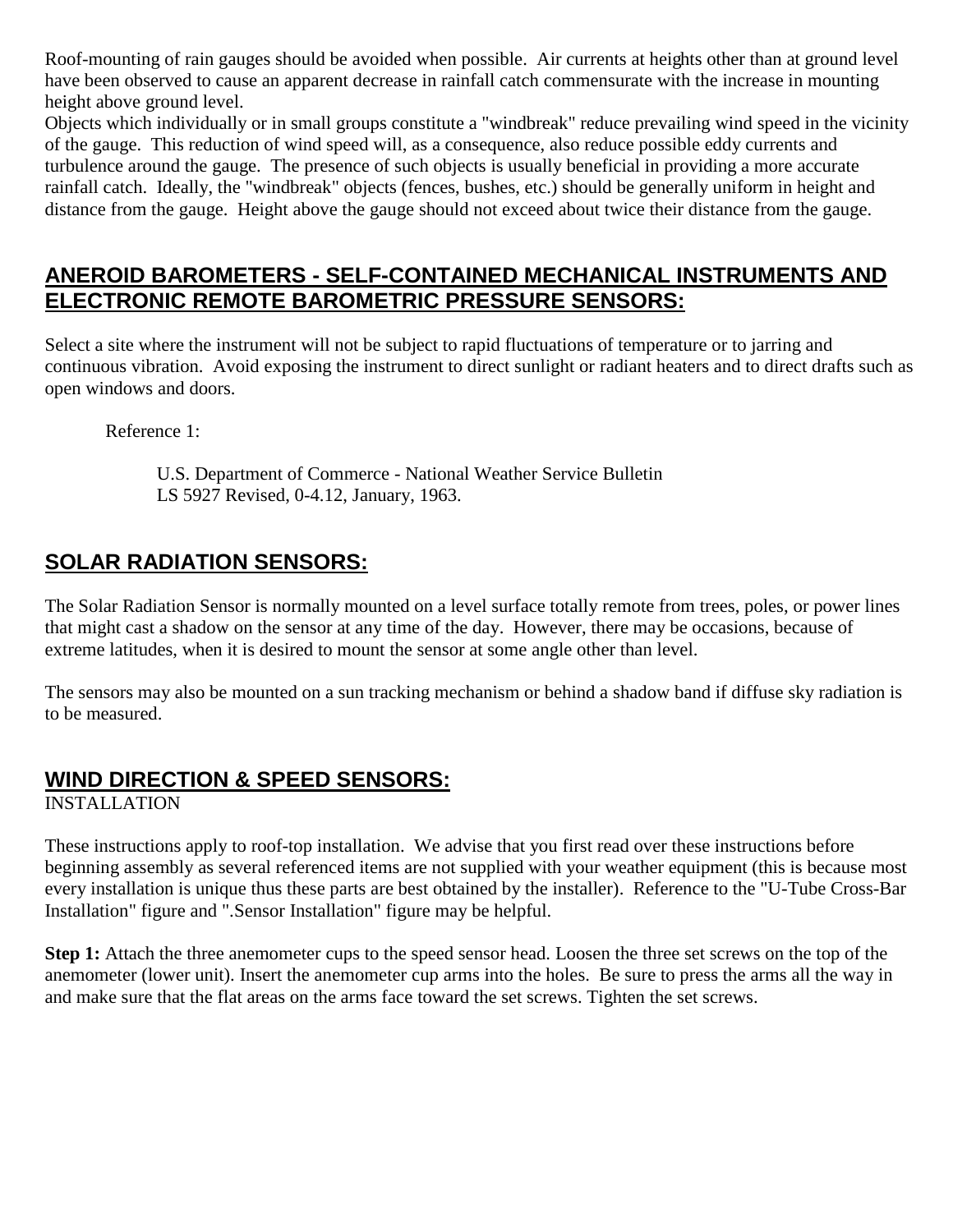**Step 2:** Attach wind vane and counter-weight to the direction sensor head. Loosen the two set screws on the top of the wind vane (upper unit). Insert the vane and counter-weight into the holes. Be sure to press both parts all the way in and make sure the flat areas on each arm face the set-screws. Tighten the set screws.

Note: For optimum performance and maximum bearing longevity you may wish to fine-tune the balance of both wind sensors. Place the U-tube flat on a table such that the sensors hang over the edge. Rotate the vane and the cup in 10 degree increments. After positioning the vane and cups verify that there is no movement after releasing your hold (this must be done in a wind-free environment). Balance adjustments are made by loosening the set screw to the lighter cup, counter-weight or fin and shifting it slightly away from the sensor head.

**Step 3:** Attach cross-bar to U-tube.

Spread end clamps and slide over the U-tube. Insert cross-bar into the ends of both clamps. Fasten cross-bar in a level position with screws, nuts and washers.

**Step 4:** Attach U-bolts to cross-bar and U-tube.

Remove the two nuts and reinforcing plate from both U-bolts (do not remove the toothed bracket). Insert one U-bolt through the two holes in the cross-bar and the other through the two holes in the bottom of the U-arm (be careful not to damage the wires inside the U-arm). Replace the tube reinforcing plate on the U-bolt and replace the U-bolt nuts.

**Step 5:** Slip the U-bolts over the mast and tighten. Make certain that the anemometer cups do not hit the mast.

**Step 6:** Attach guy wire clamp just below the U-tube assembly.

**Step 7:** Attach base mount to the roof or side wall. Note that the base mount U-bolt will rotate to fit any angle.

**Step 8:** Install guy wire anchors (not included) or locate secure points for guy wire attachment.

**Step 9:** Erect mast and install guy wires (not included) and turn-buckles (not-included).

**Step 10:** Ground the mast to help protect the sensors and structure from lightning hits. Supplies needed: mast wire clamp, grounding wire, wire supports and grounding rod.

#### **Step 11:** Run the sensor wire inside to the console.

Lead in wire is permanently attached to the sensor unit.

Attach to console according to wire color code.

If necessary the cable may be cut down in length or wire may be added with negligible effect on the calibration. If changing cable lengths more than a few hundred feet you may wish contact the factory to determine the severity of the effect on calibration.

Additional cable lengths are available from Texas Electronics if needed.

#### **Step 12:** Calibrate the Wind Vane.

Be sure console is operating properly first.

This is normally a two man job with one individual watching the direction indicated by the weather station and the other adjusting the sensor while watching a compass.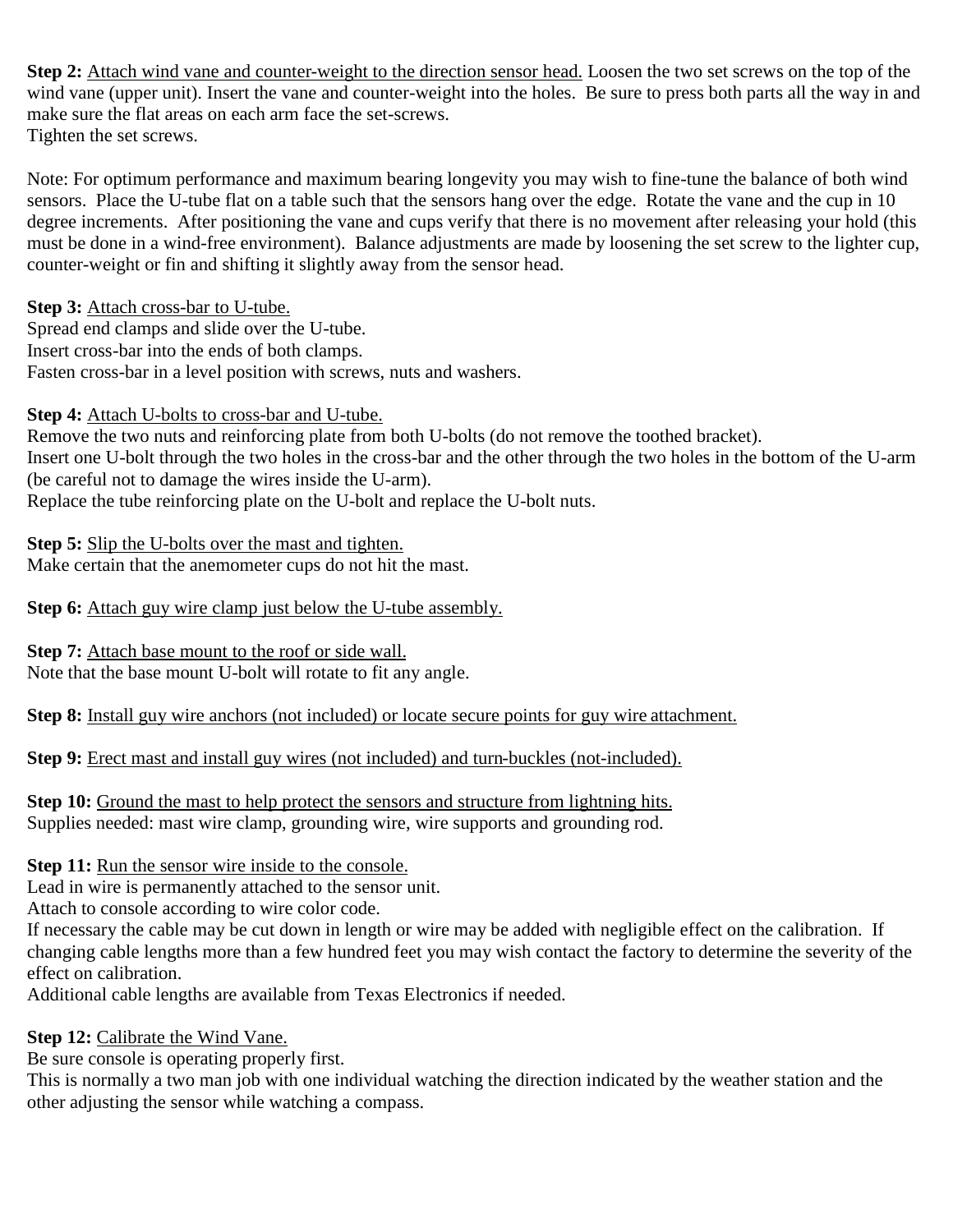Two methods of aligning the vane are available. The first method involves loosening the large set screw at the bottom of the wind direction sensor so that it will rotate on the U-arm. Turn the bottom half of the sensor until the compass readings and the indication match then retighten the set screw. The second method involves rotating the entire mast assembly until proper orientation is achieved; this technique is usually easier because of the heights involved but will usually necessitate repositioning (rotating) of the guy-wire clamp.

If winds are creating rapid fluctuations in the vane making calibration difficult, the vane can be temporarily secured in a fixed position by carefully wedging a thickly folded piece of paper or cardboard into the gap between the upper and lower halves of the direction sensor. An alternative technique is to lap a string over the vane and carefully hold it in position (be careful not to bend the vane when using this approach).